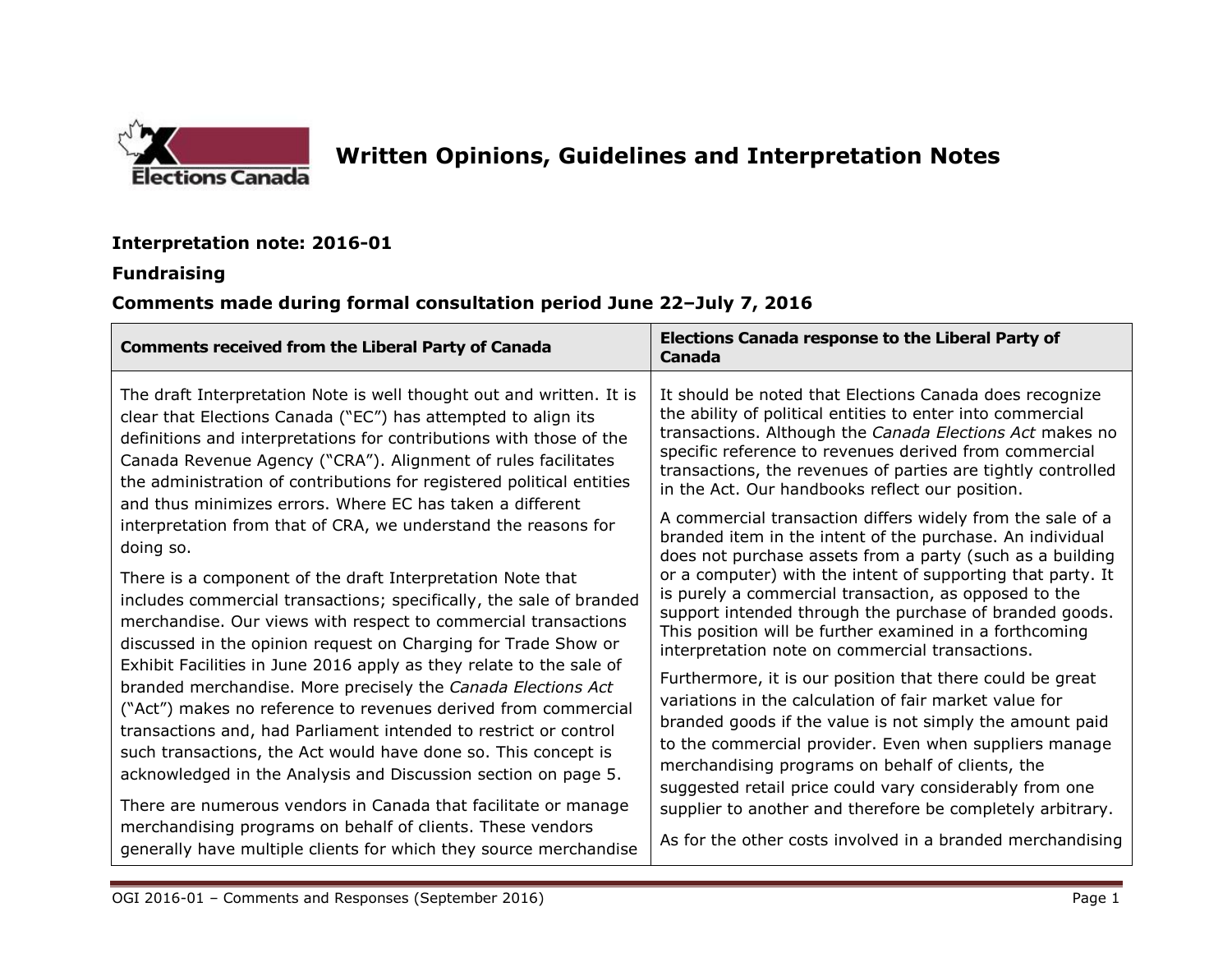| for sale, arrange for the client's logo to be applied, and either ship                                                                                                                                                                                                                                                                                                                                                                                                                                                                                                                                                                                                                                                                                                                                                                                                                       | program, these could also be true for any contribution, as                                                                                                                                 |
|----------------------------------------------------------------------------------------------------------------------------------------------------------------------------------------------------------------------------------------------------------------------------------------------------------------------------------------------------------------------------------------------------------------------------------------------------------------------------------------------------------------------------------------------------------------------------------------------------------------------------------------------------------------------------------------------------------------------------------------------------------------------------------------------------------------------------------------------------------------------------------------------|--------------------------------------------------------------------------------------------------------------------------------------------------------------------------------------------|
| the goods to the client for selling or manage the receipt of orders                                                                                                                                                                                                                                                                                                                                                                                                                                                                                                                                                                                                                                                                                                                                                                                                                          | administrative overhead costs are not specific to the sale                                                                                                                                 |
| and sales/shipping to the client's customers. Products are often                                                                                                                                                                                                                                                                                                                                                                                                                                                                                                                                                                                                                                                                                                                                                                                                                             | of branded goods.                                                                                                                                                                          |
| depicted in their promotional catalogues and can show the                                                                                                                                                                                                                                                                                                                                                                                                                                                                                                                                                                                                                                                                                                                                                                                                                                    | Elections Canada notes your concerns about the                                                                                                                                             |
| suggested selling price (generally categorized as being the fair                                                                                                                                                                                                                                                                                                                                                                                                                                                                                                                                                                                                                                                                                                                                                                                                                             | administrative burden associated with our position.                                                                                                                                        |
| market value), client wholesale purchasing cost, and minimum                                                                                                                                                                                                                                                                                                                                                                                                                                                                                                                                                                                                                                                                                                                                                                                                                                 | However, this burden is alleviated by the fact that,                                                                                                                                       |
| purchase commitment.                                                                                                                                                                                                                                                                                                                                                                                                                                                                                                                                                                                                                                                                                                                                                                                                                                                                         | according to subsection 366(1) of the Canada Elections                                                                                                                                     |
| The sale of branded goods for a political entity generally does not                                                                                                                                                                                                                                                                                                                                                                                                                                                                                                                                                                                                                                                                                                                                                                                                                          | Act, a receipt is only required for each contribution of                                                                                                                                   |
| amount to large volumes of goods/revenues, and generates                                                                                                                                                                                                                                                                                                                                                                                                                                                                                                                                                                                                                                                                                                                                                                                                                                     | more than \$20. The sale of most branded goods would                                                                                                                                       |
| minimal net returns (if any) when incorporating staff time and                                                                                                                                                                                                                                                                                                                                                                                                                                                                                                                                                                                                                                                                                                                                                                                                                               | generate contributions of \$20 or less. In addition, it is our                                                                                                                             |
| resources in managing the program and the risk of holding                                                                                                                                                                                                                                                                                                                                                                                                                                                                                                                                                                                                                                                                                                                                                                                                                                    | view that each branded good sold can be processed as a                                                                                                                                     |
| inventory (which may not be sold). The sale of branded goods is                                                                                                                                                                                                                                                                                                                                                                                                                                                                                                                                                                                                                                                                                                                                                                                                                              | separate transaction, even when the purchase may include                                                                                                                                   |
| generally undertaken by a party as there are requests for branded                                                                                                                                                                                                                                                                                                                                                                                                                                                                                                                                                                                                                                                                                                                                                                                                                            | multiple items (e.g. If the same customer purchases six                                                                                                                                    |
| merchandise.                                                                                                                                                                                                                                                                                                                                                                                                                                                                                                                                                                                                                                                                                                                                                                                                                                                                                 | branded coffee cups, this would be processed as six                                                                                                                                        |
| The proposal put forward by EC is that the sale of branded                                                                                                                                                                                                                                                                                                                                                                                                                                                                                                                                                                                                                                                                                                                                                                                                                                   | separate contributions), for the purpose of subsection                                                                                                                                     |
| merchandise would generate a contribution to the political entity                                                                                                                                                                                                                                                                                                                                                                                                                                                                                                                                                                                                                                                                                                                                                                                                                            | $366(1)$ .                                                                                                                                                                                 |
| if an item is sold for more than its direct cost as supported on a                                                                                                                                                                                                                                                                                                                                                                                                                                                                                                                                                                                                                                                                                                                                                                                                                           | Of course, if a person gives three \$20 bills (or cheques)                                                                                                                                 |
| third party invoice. However the direct cost represents only a                                                                                                                                                                                                                                                                                                                                                                                                                                                                                                                                                                                                                                                                                                                                                                                                                               | simultaneously without receiving anything in return, this is                                                                                                                               |
| portion of the costs of the item.                                                                                                                                                                                                                                                                                                                                                                                                                                                                                                                                                                                                                                                                                                                                                                                                                                                            | considered a single \$60 contribution. Any attempt to                                                                                                                                      |
| In recent Interpretation Notes and Handbook releases, EC has<br>been moving to a fully burdened costing model. An example of<br>this is incorporating the fixed assets of a political party's national<br>office in its reportable election spending. Another example has the<br>value of party staff time expended prior to an election on video<br>clips available on YouTube during an election as a reportable<br>election expense. Why would the direct third party invoice costs<br>for merchandise be the only cost to be included in determining<br>whether or not a contribution has been made with respect to the<br>sale of branded merchandise? There are many other costs<br>involved in a branded merchandising program, including website<br>development for e-commerce capability, product images shown<br>on the website, staff time dealing with suppliers, storage costs, | report it as three separate contributions would, by<br>definition, be an attempt to circumvent sections 371 and<br>366. This is not the case when a person buys multiple<br>branded goods. |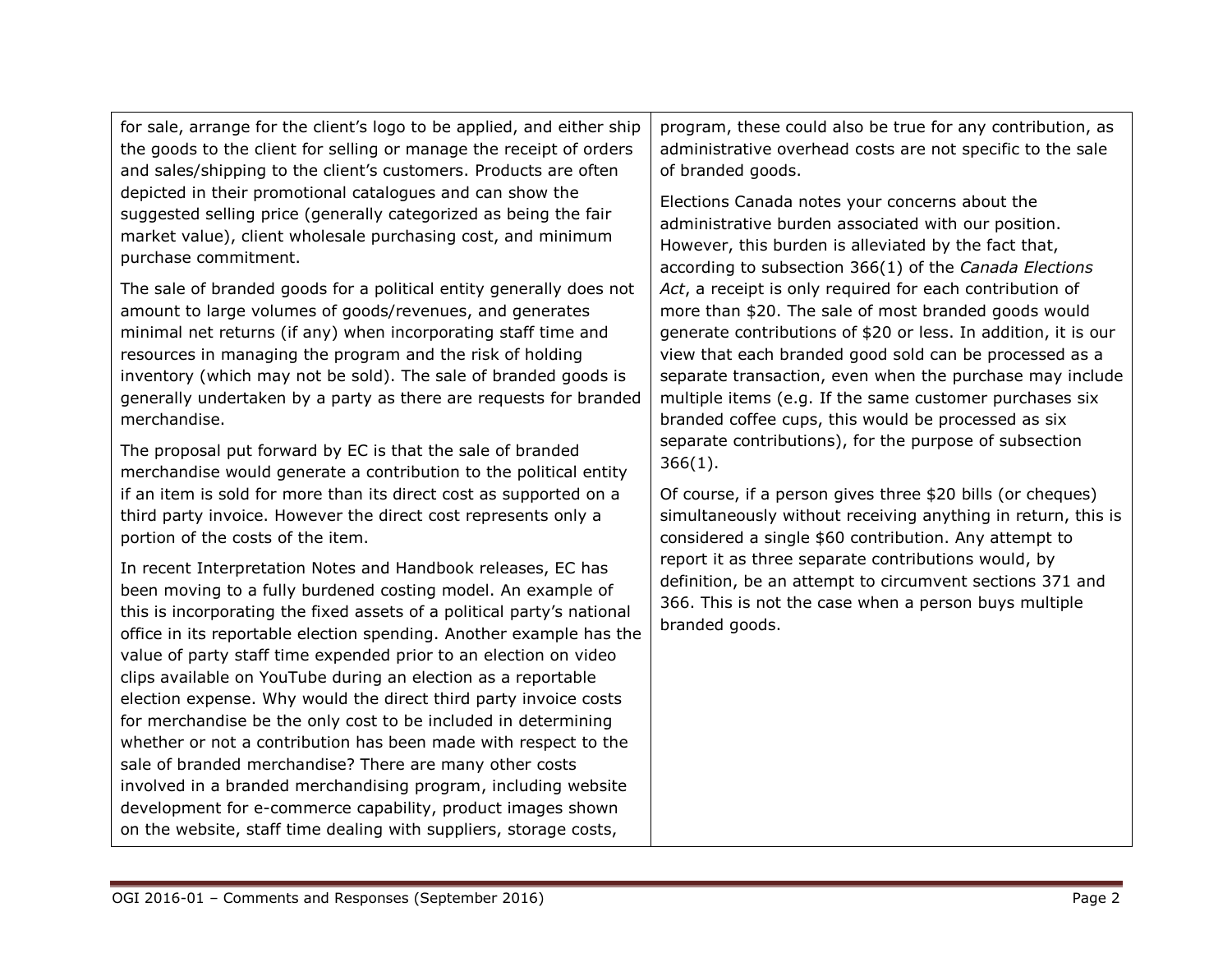space used by staff in the management of the program, transaction fees, etc.

We agree that the sale of branded merchandise above its typical fair market range should be categorized as a contribution for the amount in excess of the typical fair market range. Our suggestion is that if the sale of the branded merchandise is made within the typical fair market range, regardless of the political entity's direct third party invoice cost , there would be no deemed contribution. This would acknowledge that the sale of branded merchandise is typically inconsequential in terms of the overall revenues of a political party and that there are more costs in the sale of branded merchandise than simply the direct third party invoice cost.

#### **Specific comments**

Page 1 – Benefits provided to contributors (1) – The last sentence of this paragraph states , "The fair market value of the benefit is generally the amount the political entity paid a commercial provider for the property or service (i.e. the retail price)." We agree the benefit would be the fair market value of the good/service provided. We also agree that th e fair market value would be the retail price. The element that is missing is the wholesale cost that the political entity paid for the good/service. This is particularly important when considering the sale of branded goods. A political entity may be entitled to a discount given for volume purchases or commitments ; thus a wholesale price is established for the political entity. This concept will be commented on more fully in a further comment.

Page 7 – Practical Applications – Sale of branded goods – Contributions – The first sentence states , "When a branded good is sold for more than its fair market value (i.e. more than the amount the political entity paid a commercial provider for the item), the purchaser is making a political contribution. " We agree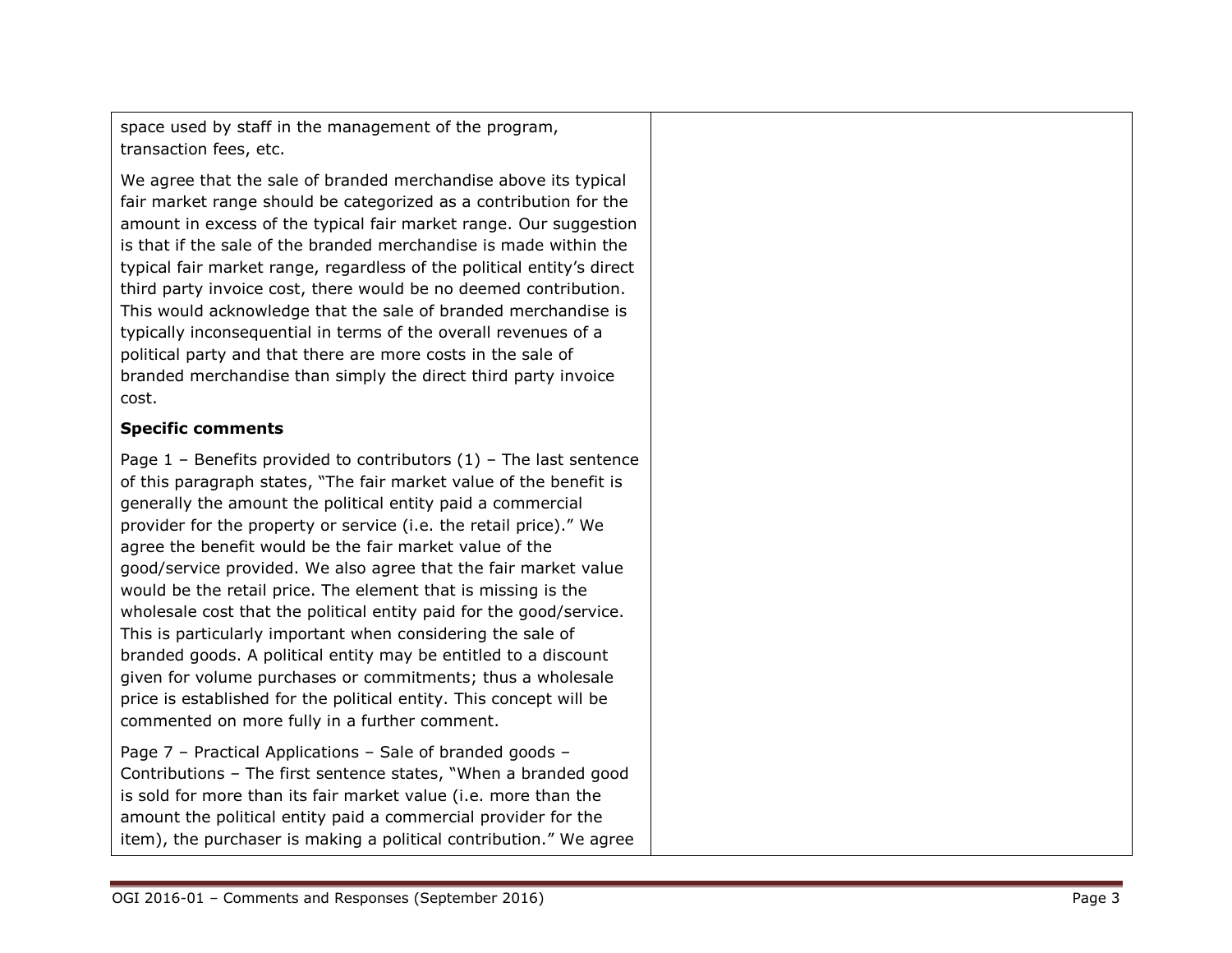| with the initial statement but do not agree with the phrase in<br>brackets. The phrase in brackets should be modified to "i.e. the<br>retail price for comparable quality and volume".<br>Page 7 - Practical Applications - Sale of branded goods -<br>Example - The example needs to be modified, and additional<br>examples added. Prior to the last sentence we should add two<br>other elements along the lines of "(i) the fair market value of the<br>coffee cup is determined to be \$15, and (ii) the fair market value<br>of the coffee cup is determined to be \$10." The last sentence<br>would be modified to read, "The contribution being made by each<br>individual who purchases a coffee cup is (i) $$0$ (\$15 - \$15), and<br>(ii) $$5$ ( $$15 - $10$ )." |                                                                                    |
|-----------------------------------------------------------------------------------------------------------------------------------------------------------------------------------------------------------------------------------------------------------------------------------------------------------------------------------------------------------------------------------------------------------------------------------------------------------------------------------------------------------------------------------------------------------------------------------------------------------------------------------------------------------------------------------------------------------------------------------------------------------------------------|------------------------------------------------------------------------------------|
| <b>Comments received from the Commissioner of Canada Elections</b>                                                                                                                                                                                                                                                                                                                                                                                                                                                                                                                                                                                                                                                                                                          | <b>Elections Canada response to the Commissioner of</b><br><b>Canada Elections</b> |
| Auctions - Examples (page 9) [French version only]<br>In the French version, in the last paragraph of the first example<br>provided on the page, the reference to "une dépense électorale"<br>should be to "une dépense de campagne".                                                                                                                                                                                                                                                                                                                                                                                                                                                                                                                                       | The reference has been modified to read "une dépense de<br>campagne".              |
| Ticketed fundraising - Expenses (page 10) [French version<br>only]<br>In the second sentence found under the heading "Dépenses" in<br>the French version, a few key words have been omitted, as<br>indicated in the underlined portion: "Toutefois, comme les<br>dépenses de production et de distribution du matériel<br>promotionnel sont spécifiquement incluses, toute dépense du<br>genre qui serait engagée avant ou pendant l'activité de<br>financement constitue une dépense électorale."                                                                                                                                                                                                                                                                          | The suggested words have been added to the French text<br>for greater clarity.     |
| Draws (page 12) [French version only]<br>The first sentence under the shadowed note in the French version                                                                                                                                                                                                                                                                                                                                                                                                                                                                                                                                                                                                                                                                   | The text has been slightly modified in both languages for<br>greater clarity.      |